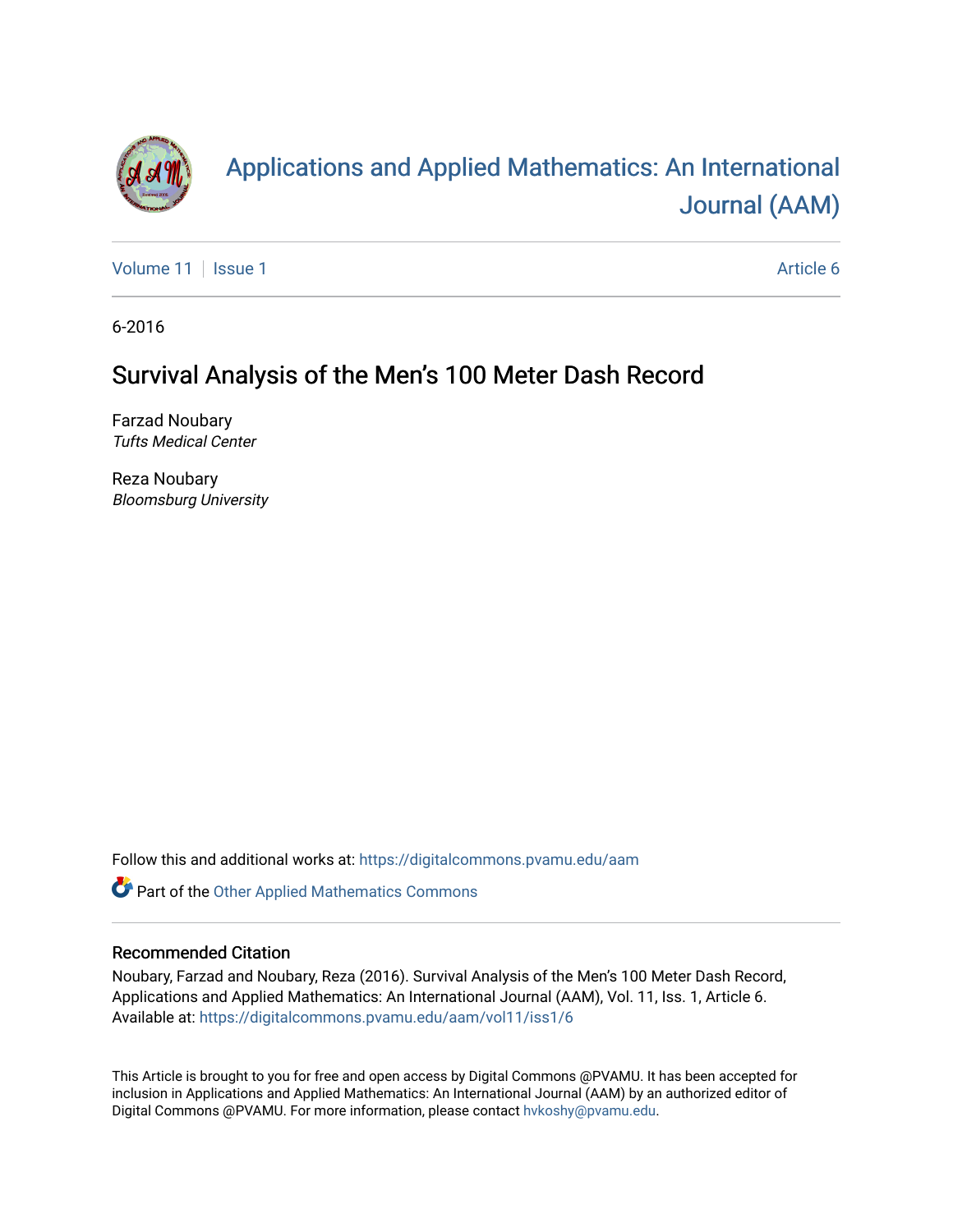

Available at <http://pvamu.edu/aam> Appl. Appl. Math. **ISSN: 1932-9466**

**Applications and Applied Mathematics:** An International Journal  **(AAM)**

**Vol. 11, Issue 1 (June 2016), pp. 115 - 126**

## **Survival Analysis of the Men's 100 Meter Dash Record**

\_\_\_\_\_\_\_\_\_\_\_\_\_\_\_\_\_\_\_\_\_\_\_\_\_\_\_\_\_\_\_\_\_\_\_\_\_\_\_\_\_\_\_\_\_\_\_\_\_\_\_\_\_\_\_\_\_\_\_\_\_\_\_\_\_\_\_\_\_\_\_\_\_\_\_\_\_\_\_\_\_\_\_\_

**Farzad Noubary<sup>1</sup> and Reza Noubary<sup>2</sup>**

<sup>1</sup>Biostatistics, Epidemiology, and Research Design (BERD) Center Tufts Medical Center 35 Kneeland Street, 9th Floor Boston, MA 02111 USA

> <sup>2</sup>Department of Mathematics/Statistics Bloomsburg University Bloomsburg, Pennsylvania USA [rnoubary@bloomu.edu](mailto:rnoubary@bloomu.edu)

Received: August 15, 2014; Accepted: December 2, 2015

### **ABSTRACT**

In the 2012 Summer Olympics in London seven out of eight finalists in the men's 100 meter dash crossed the finish line in under 10 seconds. This result and other recent performances of exceptional sprinters such as Bolt have made experts wonder, not whether a new record will be set, but when and how much it will lower the present record. Seeking an answer, some researchers have tried to model the available data with the goal of using them to predict future records. This article presents a different approach based on theory of records for independent and identically distributed observations. It modifies the number of attempts to break a record to make the results of the theory of records applicable to this situation. The modification is necessary because many sports records have been broken more frequently than what this theory predicts. Two modifications of the number of attempts are considered, fixed rate via a geometric increase, and random rate via a non-homogeneous Poisson process.

**Keywords**: Survival; 100 meter Dash; Records; Non-homogeneous Poisson Process

**MSC 2010 No:** 46N30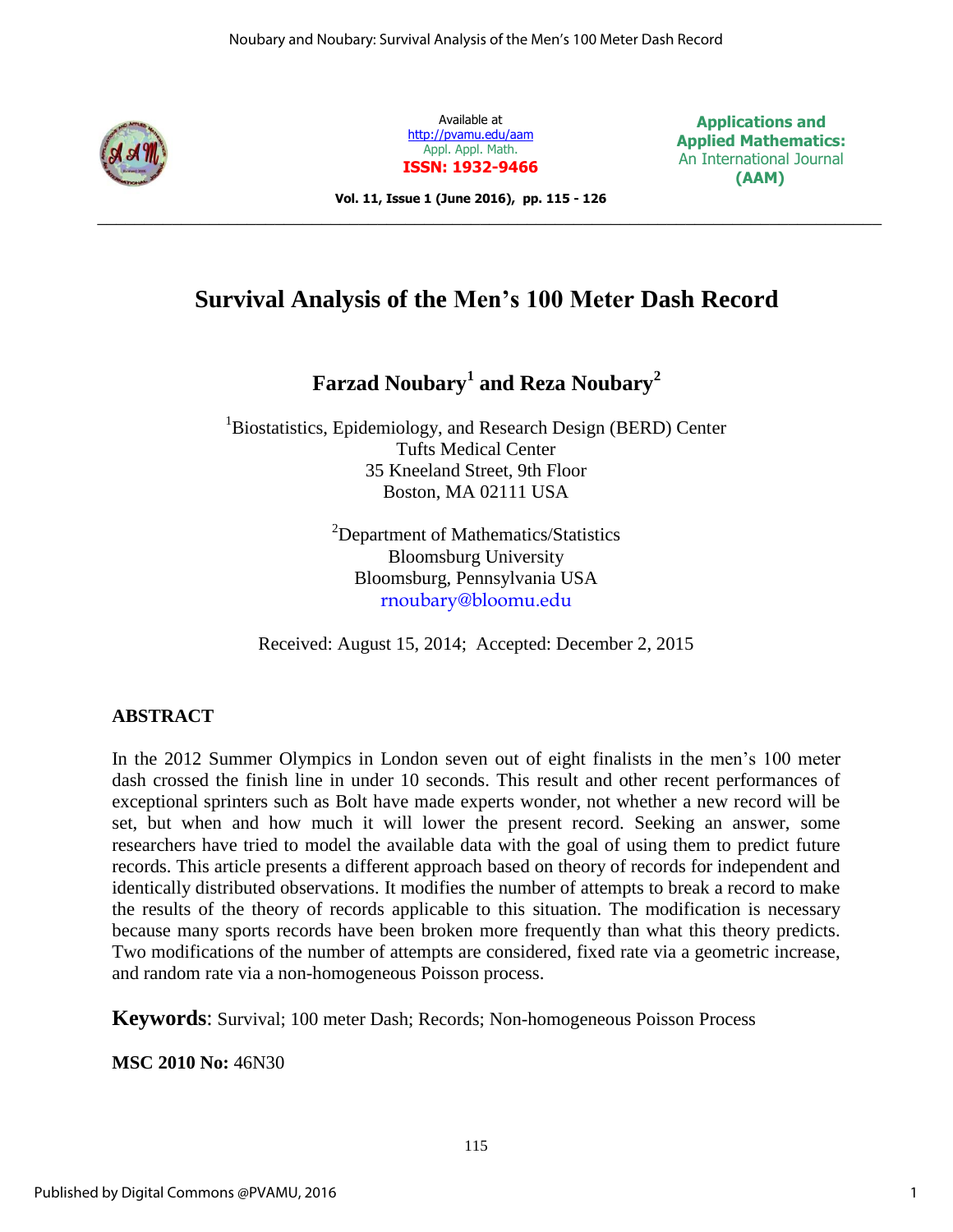## **1. Introduction**

The athletic ability of human beings is an issue of great interest to physiologists, physical educators, health professionals, sport fans, and the general public. Records set in different sports shed light on human strengths and limitations and provide data for scientific investigations and training or treatment programs. Research in this area can be divided into two categories: shortterm prediction and long-term (ultimate record) prediction. See Krzysztof and Mero (2013), Stephenson and Tawn (2013), Barrow (2012), Solow and Smith (2005), Noubary (2005), Gulati and Padgett (2003), Bennett (1998), Blest (1996), and references therein. In what follows we present some of the statistical approaches employed for prediction of records and add some new insights.

As in most other applications, a few different approaches have been employed by investigators to predict records. One general approach has been to utilize models that are made up of a deterministic term to account for the trend and a stochastic term to account for the variation. See, for example, Blest (1996) for details and a list of models considered for both deterministic and stochastic components. It has been noted that in general, application of this approach cannot produce meaningful performance estimates for the distant future. This is due to the fact that in most sports, in addition to records themselves, the amount by which they have been improved has also decreased with time. To address this, Noubary (1994) considered innovative models comprised of an envelope functions and a stationary stochastic processes in multiplicative forms.

Next, noting that records are extreme values, a popular approach has been to apply the extreme value theory and fit one of the three limiting distributions to, for example, best record of each year. See for example Krzysztof and Mero (2013) and Stephenson and Tawn (2013) for application of this approach and DeHann and Ferreira (2006), Cole (2001), Ahsanullah and Kirmani (2008), and Beirlant et al (2004) for recent developments of extreme value theory. Of three extreme value distributions, the type I (Gumbel distribution) often provided a better fit despite the fact that it has no lower bound. On the other hand, the type III distribution with a lower bound has often led to unreliable results and in some cases estimates of a lower bound greater than those that have already occurred. This is not the only problem with application of extreme value theory. Other problems include:

- 1. The estimating procedures are complicated.
- 2. Their application requires a moderate or large sample.
- 3. Since only the best record of each period (e.g., a year) is used, information contained, for example, in the second best record of that period is not utilized. This point is particularly important when the time span of the available data is short.

In a more innovative approach the probabilities of future performances are calculated using models for the lower tail of the distribution for performance measures. Here, one assumes that the tail belongs to a given parametric family and carries out the inference using the times below some predetermined value  $y_0$ . In most applications these differences are treated as independent random variables. Like most asymptotic results, application of this approach is not free of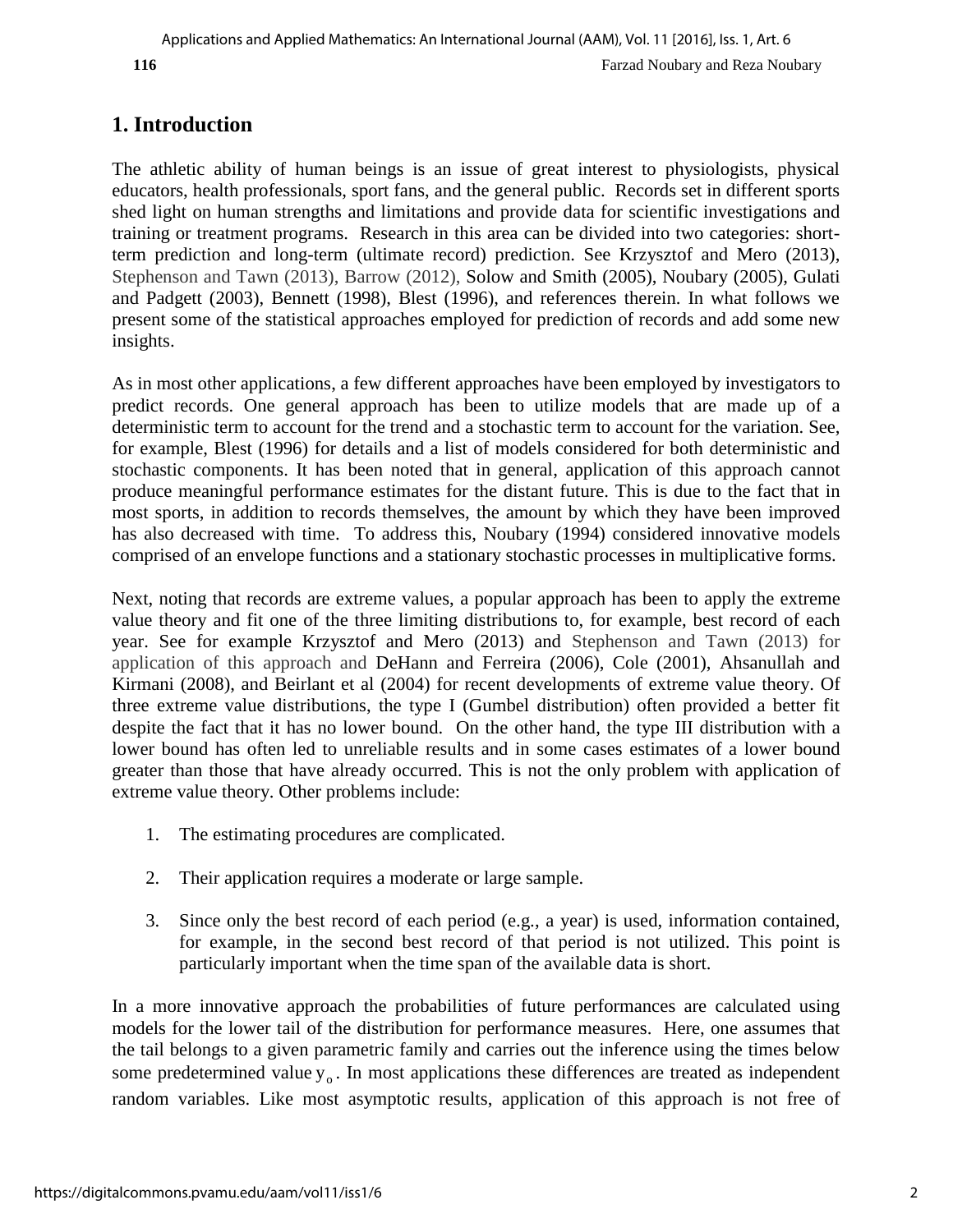problems. The obvious problems are the choice of a parametric family, determination of the threshold value  $y_0$  and problems related to the intractable likelihood equations. Also, as in application of extreme value theory, estimate of ultimate record are often unacceptable.

Considering these difficulties, this article attempts to apply an approach based on the theory of outstanding values or records. Despite its appeal this theory has not been applied to most sports.

## **2. Theory of Records**

The theory of records deals with values that are strictly greater than or less than all previous values. Usually the first value is counted as a record. Then a value is a record (lower record or record low) if it is less than all the previous values. The study of record values, their frequencies, times of their occurrences, their distances from each other, etc. constitutes the theory of records. See Ahsanullah (1995), Arnold et al (1998), Glick (1978), and Gulati and Padgett (2003) for details. Formally, the theory deals with four main random variables:

- (1) The number of records in a sequence of *n* observations.
- (2) The record times (times records occur).
- (3) The waiting time between the records.
- (4) The record values.

The theory of records has not been widely used to address questions regarding sports records. This is because:

- (1) the theory is developed for independent and identically distributed sequences and, as such, is not directly applicable to sports records, and
- (2) in most sports, records have occurred more frequently than what the theory predicts.

For example, consider the men's 100 meter data for the period 1912 – 2012. The data includes 20 records of which half of them (10) were set since 1990. As is shown below (result (b)), to produce 20 records, more than one-hundred million independent and identically distributed official attempts are needed. Also, unlike the theoretical expectation (result (d) below), the waiting times between the records have decreased significantly with time especially in the recent past. See Figure 1 for the history of 100 meter.

To account for these and other contributing factors such as diet, shoes, and track type, etc., we treat the problem as an independent and identically distributed one, but make up for the increase in probability and frequency of records by inflating the number of attempts**.**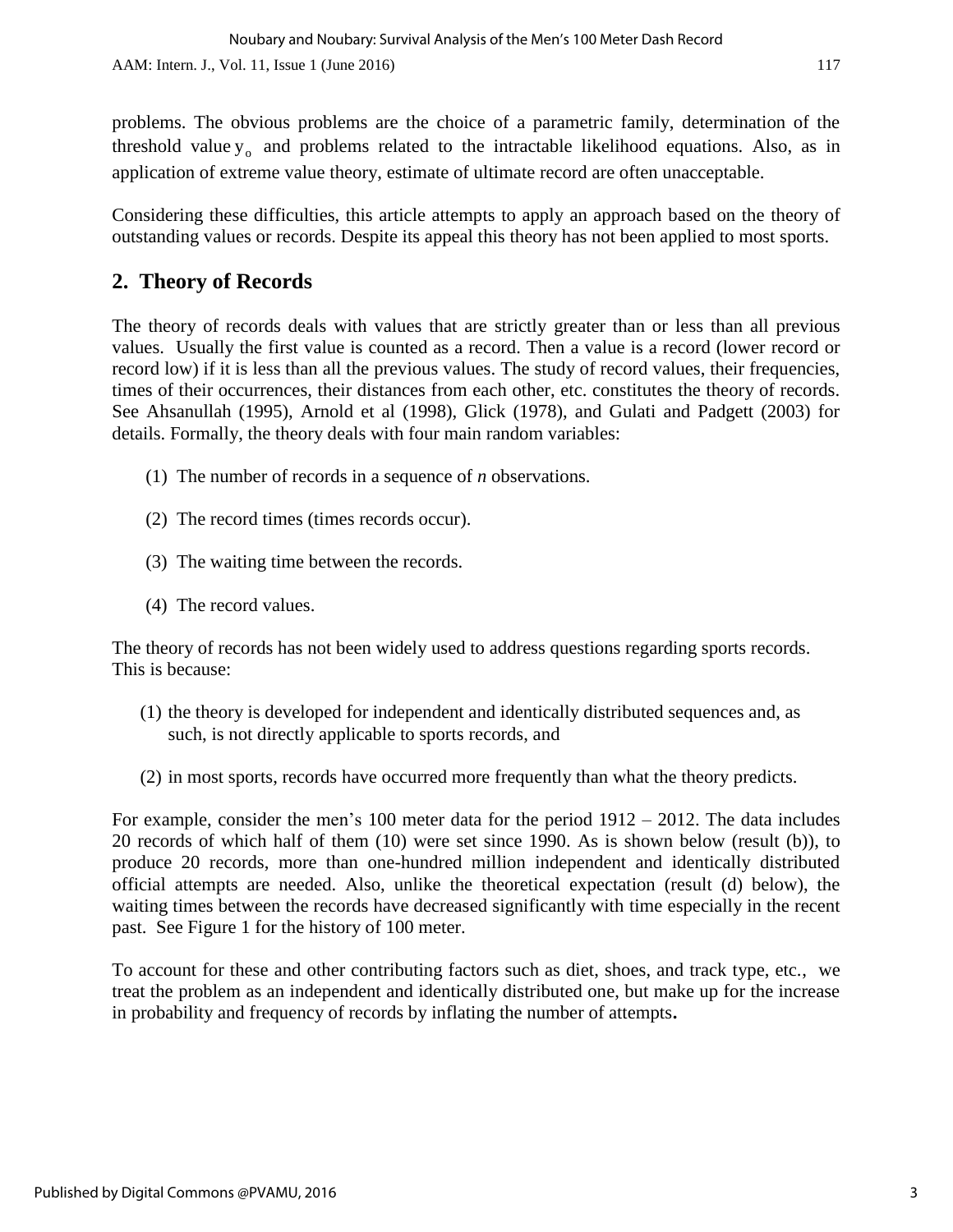

**Figure 1**. History of 100 Meter Dash Progression

We start by stating results of the theory of records for independent and identically distributed observations that we plan to use:

- (a) If there is an initial sequence of  $n_1$  observations and a batch of  $n_2$  future observations, then the probability that the additional batch contains a new record is  $n_2/(n_1 + n_2)$ .
- (b) For large *n*,  $P_{r,n}$ , the probability that a series of length *n* contains exactly *r* records, is given by

$$
P_{r,n} \sim \frac{1}{(r-1)!n} [\ln(n) + \gamma]^{r-1}
$$
 (1)

where  $y = 0.5772$  is Euler's constant (see appendix).

- (c) As sample size  $n \rightarrow \infty$ , the frequency of the records among observations indexed by  $a_n$  $\langle i \rangle \langle k \rangle$  tends to a Poisson count with mean  $\ln(b/a)$ .
- (d) The median of  $W_r$ , the waiting time between the  $(r-1)^{th}$  and  $r^{th}$  records, are: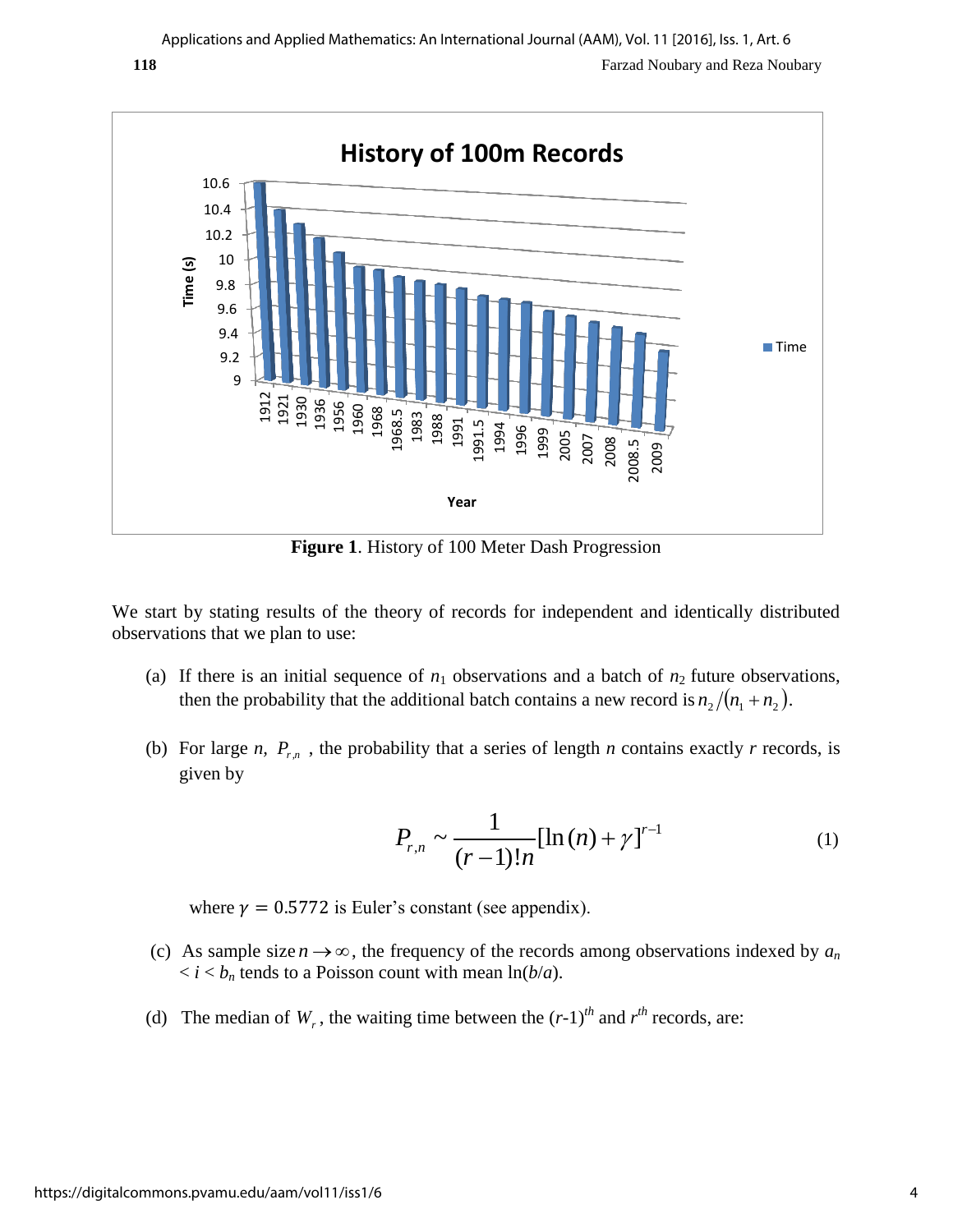AAM: Intern. J., Vol. 11, Issue 1 (June 2016) 119

| <b>THEIR TO MUCHAINS</b> OF WAILING THINGS DUCKWOON DUCCOSSIVE INCORDS AND THEIR INALITYS |  |      |      |      |      |      |      |
|-------------------------------------------------------------------------------------------|--|------|------|------|------|------|------|
| Record Number r                                                                           |  |      |      |      |      |      |      |
| Median $(Wr)$                                                                             |  |      |      | 69   | 183  | 490  | 1316 |
| $Med(W_r)/Med(W_{r-1})$                                                                   |  | 2.50 | 2.60 | 2.65 | 2.65 | 2.68 | 2.69 |

**Table 1.** Medians of Waiting Times Between Successive Records and Their Ratios

Moreover,

.2 718...  $M$ edian $(W_r)$  $\frac{\text{Median}(W_{r+1})}{\text{mean}(W_{r+1})} \approx e =$ *W*  $(W_{r+1})$ *r r*

and

 $\ln($  $W_r$ )/ $r \rightarrow 1$ .

Also,  $\ln(W_r)$  is approximately equivalent to the arrival time sequence of a Poisson process.

Two points should be noted. First, we worked with the median since the expected value of  $W_r$  is infinite even for  $r = 2$ . Second, it is possible to model  $ln(W_r)$  as a non-homogeneous Poisson process noting that sports records may have different patterns and are more frequent than records for independent and identically distributed sequences.

To illustrate the suggested approach, let us apply the above results to 100 meter dash data. We start with result (b). Using the maximum likelihood method and maximizing  $P_{r,n}$  with respect to *n* we find  $n = 100,212,150$ . This is an estimate for the number of independent and identically distributed attempts that is required to produce 20 records. Next, we need to distribute these attempts over the period of 100 years. According to result (d), the median number of attempts required to arrive at a new record is  $e = 2.718...$  times the median number of attempts that was required to arrive at the present record. This suggests a geometric increase with rate *e*. If we assume that one unit of attempt was needed to arrive at the second record, the total number of attempts to arrive at record number 20 may be calculated as

$$
1+e+e^2+....+e^{18}=103,872,541.
$$

Note this is a slight overestimation since for early records the ratios are less than *e.*

Now rather than this, we can distribute the attempts over the years it has taken to arrive at record number 20. Suppose for example that *i* is the annual geometric rate of increase in number of attempts. This means we are assuming that the number of attempts in any given year has been *i*  times the number of attempts during the year before it. With this assumption the value of *i* can be found by solving the equation

$$
1 + i + i2 + \cdots + i100 = 100,212,150,
$$

where  $i^j$  represents the number of attempts in year *j*. Here we get  $i = 1.179888$ , which means there has been 17.9888% more attempts per year. To predict records for the future one and five years (in this case the year 2013 and the period  $2013 - 2018$ ) we replace  $n_1 = 100,212,150$  and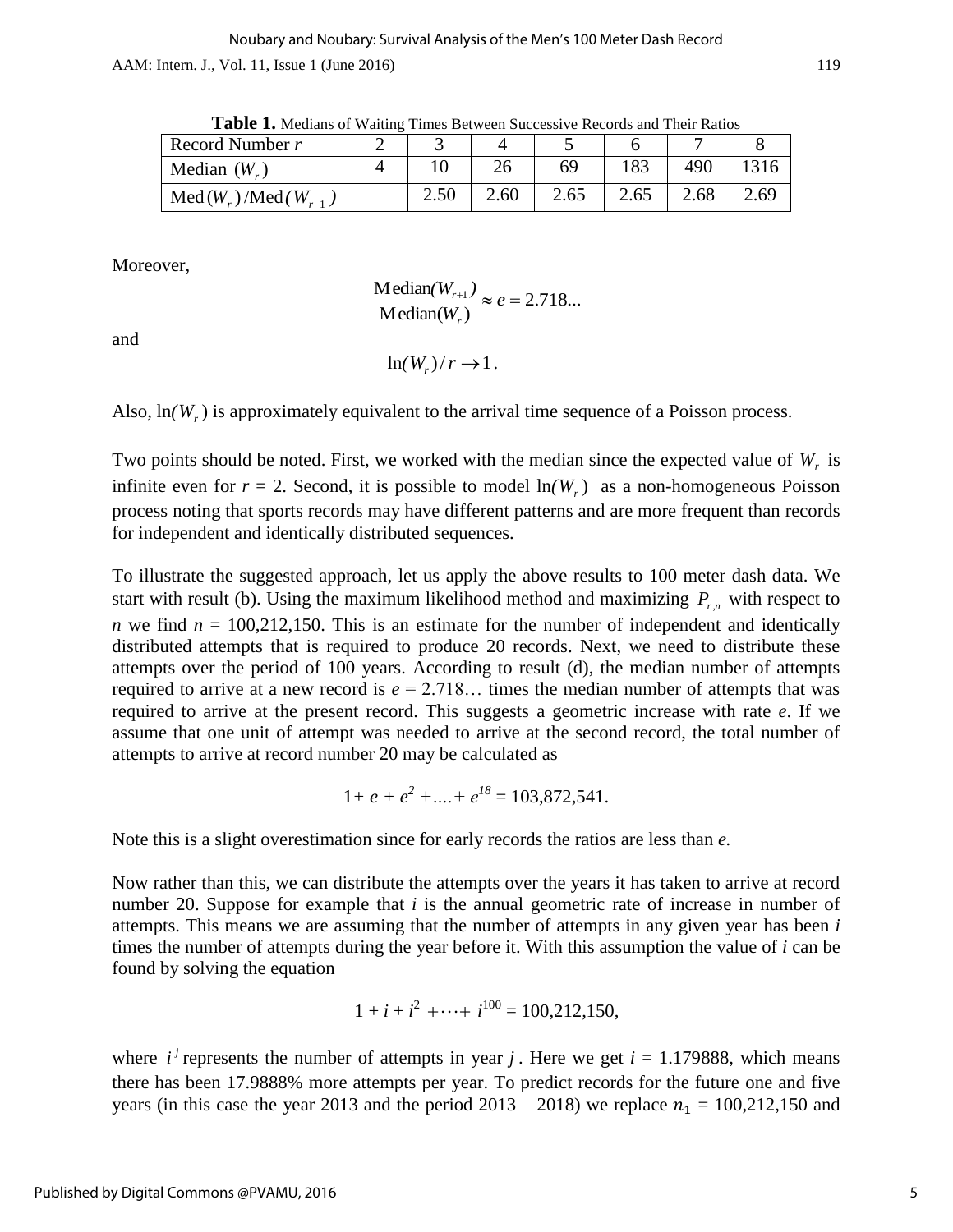$n_2 = (1.179888)^{101} = 18026823$  for the next year, and  $n_1 = 100,212,150$  and  $n_2 = (1.179888)^{101}$  +  $...$  + (1.179888)<sup>105</sup> = 128939191 for the next 5 years in result (a) above. This leads to probability estimates of 0.152461 and 0.562681 for a new record in the next one and five years, respectively. The same probability for the next 10 years is 0.8087529.

It is interesting to note that Berry (2002) has used the increase in the male population of the world as an adjusting factor for participation. We note his model for the growth of the world's male population, namely,

Population in Year 
$$
t = 1.6 \exp [0.0088(t - 1900)]
$$
 (2)

implies a geometric increase with annual rate of *exp* (0.0088) = 1.0088388. It should be mentioned that for 100 meter dash data this rate is clearly unrealistic.

Next, using result (c), the frequency of the records among observations 100, 212,150 and  $100,212,150 + 128939191 = 229151341$  has approximately a Poisson distribution with mean  $\lambda = \ln(229151341/100212150) = 0.8270932$ . Using this, the probabilities of none and one record in the period 2013- 2018 are 0.4373 and 0.3617 respectively. Note that 0.4373 is also the 5 years survival probability of the present record.

Finally, looking at the data we see a clear change in the rate of records and their waiting times starting the year1990. In fact, after 1990:

- 1. 10 records were set compared to 10 records in the previous 78 years (1912-1990).
- 2. Record improvements are more notable, from 9.92 to 9.58 compared to the previous 78 years, from 10.6 to 9.92. Also, the waiting times between records were significantly shorter.

Considering this, we decided to use only the data since 1990. This makes sense as this data carries more relevant information about the recent records and the future ones. Using the data for this period and following the same procedure we found  $i = 1.3615$ ,  $n_1 = 4550$  and  $n_2 = 1646$  for the next year, and  $n_1 = 4550$  and  $n_2 = (1.3615)^{24} + (1.3615)^{25} + (1.3615)^{26} + (1.3615)^{27} +$  $(1.3615)^{28}$  = 16748.23 for the next 5 years. This led to probability estimates of 0.2657 and 0.78673 for a new record in the next one and five years, respectively. We think these are more realistic considering the outcomes of the recent competitions of this event.

We end this section by noting that one would expect even better results if the geometric increase could be replaced by increase in population of participants or number of attempts. For this we could, for example, consider models such as Logistic or Gompertz or more generally a model of the form

$$
y_{n+1} - y_n = H(y_n) = i * f(y_n) (1 - g(y_n)),
$$

where  $y_n$  denotes the number of participants or number of attempts at year *n* (generation *n*). One of the simplest and frequently used models that contains a formulation which avoids indefinite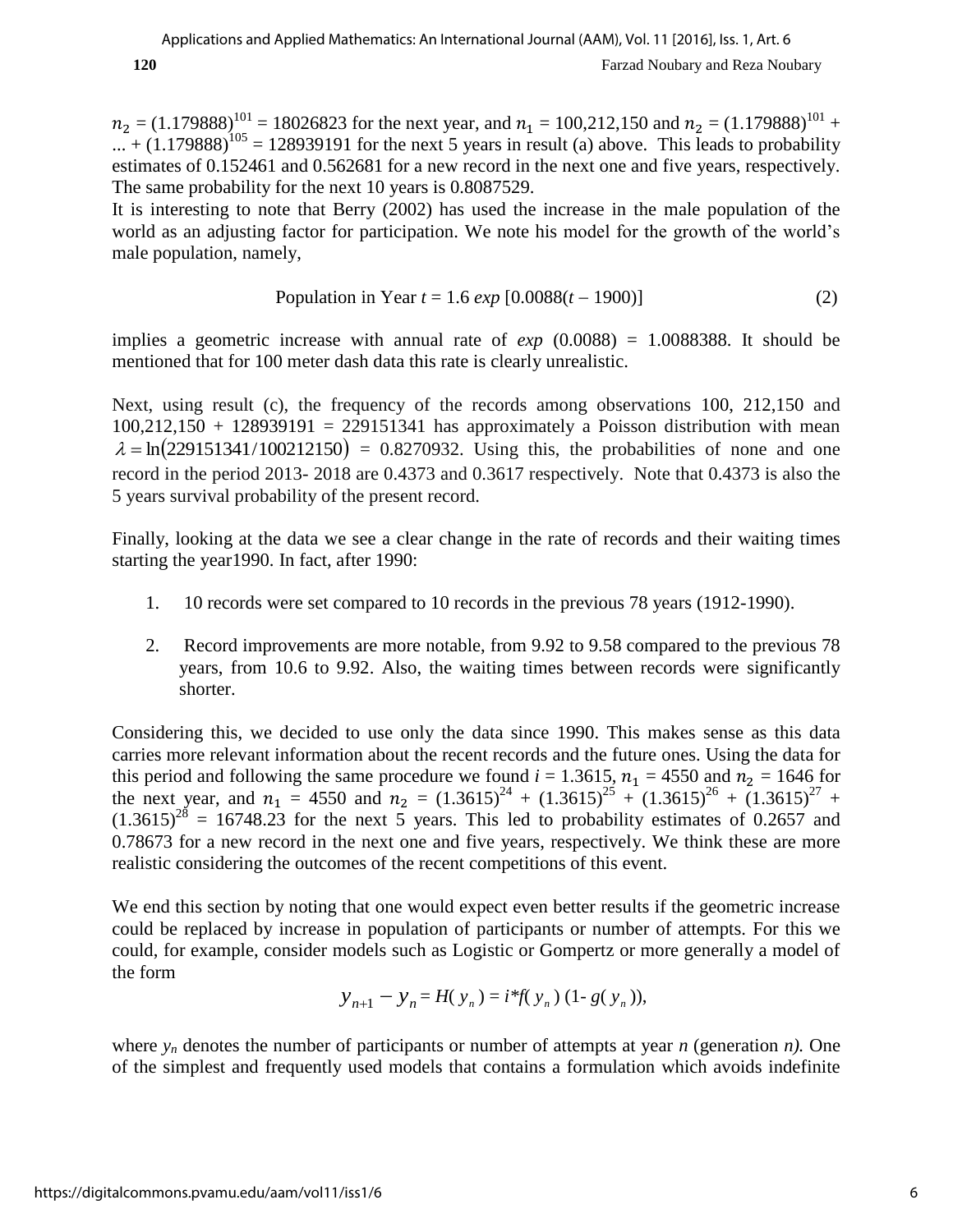growth and represent effects of overcrowding is when *i* is a linear function of the previous year's participation. This choice of *i* leads to a model of type

$$
y_{n+1} - y_n = i^* y_n (1 - y_n / h) = H(y_n) ,
$$

known as Logistic equation. Here, *i\** represents the rate of growth and *h* represents the carrying capacity. For the 100 meter dash, *h* may be the maximum number of individuals who qualify to participate in an event such as the Olympics. This type of model is reasonable for sports where usually rapid initial improvements are followed by much slower advances.

Noubary (2005) considered the following simpler model instead that exhibits the same behavior as the Logistic equation

$$
y_{n+1} = y_n exp[r*(1 - y_n/h)].
$$

For example, the number of attempts in the future 1 and 10 years are 412 and 4876 if we use  $y_0 =$ 100,  $r^* = 0.04$  and  $h = 50$ . The corresponding numbers using the logistic equation are 402 and 4742. These numbers result in smaller probability estimates compared to the geometric increase of 4%.

## **3. Attempts as Non-homogeneous Poisson Process**

In the previous sections we assumed an increasing but fixed number of attempts per year. It is also possible to assume that the number of attempts to break a record is random and is governed by a non-homogeneous Poisson process. The following is a brief description of this approach.

Let  $R > 0$  and  $S > 0$  be two random variables with respective distribution functions  $F_R(.)$  and  $F_S$ (.). Suppose *R*, the record in a given sport, is subject to a set of events (attempts) *S* occurring according to a point process *P*. Then the record breaks if the value of *S* exceeds (succeeds) *R*. The value of *S* is a function of the type of sport, number of participants, prize, training, environmental factors such as temperature, altitude, etc., and factors important to the athletes and the public. The value of *R* depends on factors such as the type and popularity of the sport, amount of rewards or prizes, number of formal competitions, etc. The probability *p* of breaking a record in a single attempt is then,

$$
p = P(S > R) = 1 - \int_0^\infty F_S(x) dF_R(x).
$$

When applying this model, one is frequently interested in the probability of breaking a record in a specified interval, say (0, *t*], where 0 represents the beginning of the period. Assuming that *T* represents the survival time, the probability of the record being broken in the time interval (0, *t*], denoted by  $F<sub>T</sub>(t)$ , can be obtained as

e obtained as  

$$
F_T(t) = P(T \le t) = 1 - P(T > t) = 1 - L_T(t)
$$
,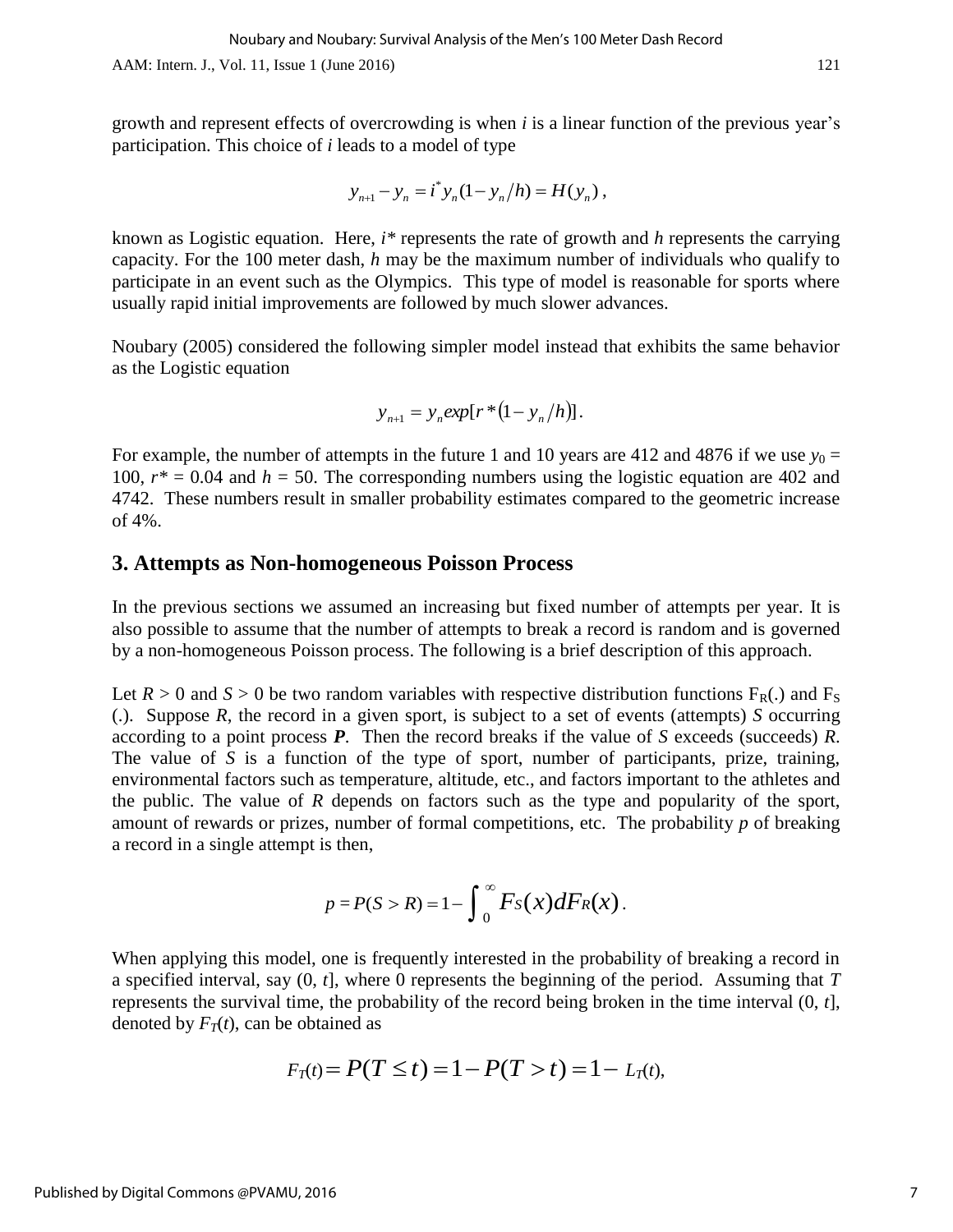where  $L_T(t) = P(T > t)$ ,  $L_T(0) = 1$  is the survival function. If *R* is a record subject to a sequence of attempts  $S_1$ ,  $S_2$ , ...,  $S_n$ , then  $L_T(t)$  is given by

$$
L_T(t) = \sum_{r=0}^{\infty} P(N(t) = r) \overline{P}(r)
$$
\n(3)

where  $\{N(t), t \ge 0\}$  is a general counting process of attempts occurring randomly in time and  $\overline{P}(r) = P(\text{max } (S_1, S_2, ..., S_r) < R), r = 1, 2, ..., n, \text{ with } \overline{P}(0) = 1. \text{ Note that here } \overline{P}(r)$ represents the probability of surviving the first  $r$  attempts. When attempt is governed by a homogenous Poisson process with rate  $\lambda$ , then from Equation (3) we obtain

$$
L_T(t) = \sum_{r=0}^{\infty} [e^{-\lambda t} (\lambda t)^r / r! ] \overline{P}(r).
$$

If a further assumption is made that the attempts are independent and identically distributed random variables, then this reduces to

then this reduces to  
\n
$$
L_T(t) = \sum e^{-\lambda t} (\lambda t)^r / r! (1 - p)^r = \exp(-\lambda tp).
$$

Thus, if the mean rate of attempts and the period of interest are given, then  $L_T(t)$  can be calculated for any *p.* Hence, the main problem for the situation described above is that of estimating the *p*, i.e. the probability of breaking a record in a single attempt.

Suppose now that *P* is Poisson with time-dependent rate  $\lambda(t) > 0$  and let

$$
\Lambda(t)=\int_0^t\lambda(u)du.
$$

If  $F_R(.)$  denotes the distribution function of *R* and  $F_S(.)$  the distribution function of  $\{S_n, n =$ If  $F_R(.)$  denotes the distribution function of R and  $F_S(.)$  the distribution function of  $\{S_n, n = 1,2,...\}$ , then since  $(T > t)$  if and only if  $\max(S_1, S_2,..., S_n) < R$ , the required probability  $P(T > t)$  is given by<br>  $P(T > t) = \int_0^\infty \sum_{$  $P(T > t)$  is given by

$$
P(T > t) = \int_0^\infty \sum_{n=0}^\infty e^{-\Lambda(t)} \frac{(\Lambda(t))^n}{n!} [F_S(x)]^n dF_R(x).
$$
 (4)

Note that  $[F_S(.)]^n$  is the distribution function of  $max(S_1, S_2, ..., S_n)$ . Expression (4) can also be written as

$$
P(T > t) = \int_{0}^{\infty} \exp[-\Lambda(t)(1 - F_{S}(x))]dF_{R}(x)
$$
 (5)

If  $R = R_0$  is given (e.g.  $R_0$  is the present record), then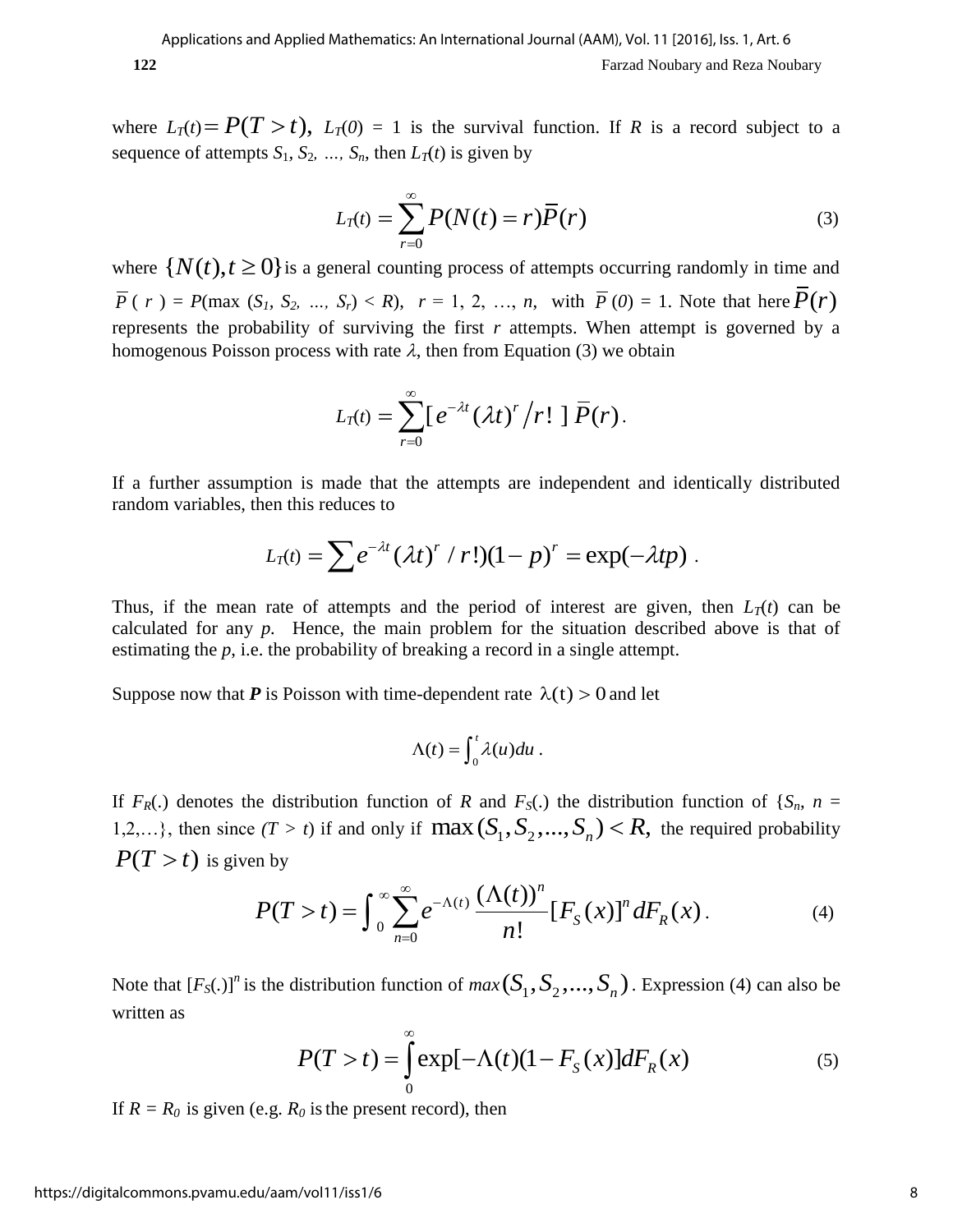$$
P(T > t | R = R_0) = \exp[-\Lambda(t)(1 - F_s(R_0))]
$$

In general, application of Equation (5) requires knowledge of both  $F_R$  (.) and  $F_S$  (.) which may not be available. However, there is an important case discussed below where calculations can be carried out with less information and without any numerical integration. Taking the viewpoint that the strength or importance of a record in a given sport may be measured by the number of attempts it requires to break it, this case and the assumptions made seem reasonable.

Suppose that *P* has been observed throughout the time interval  $(-\tau, 0]$ , where 0 represents the present time. Suppose also that the largest value in this interval is the present record and is used as a reference for determining further records. Then,

oppose that **P** has been observed throughout the time interval 
$$
(-\tau, 0]
$$
, where 0 represents the sent time. Suppose also that the largest value in this interval is the present record and is used a reference for determining further records. Then,

\n
$$
F_R(x) = P(R < x) = \sum_{n=0}^{\infty} P[\max(S_1, S_2, \ldots, S_n) < x \mid N(\tau) = n)] P(N(\tau) = n)
$$
\n
$$
= \sum_{n=0}^{\infty} e^{-\Lambda(\tau)} \frac{(\Lambda(\tau))^n}{n!} (F_S(x))^n = \exp[-\Lambda(\tau)(1 - F_S(x))]
$$

and application of Equation (3) yields

$$
P(T > t) = \Lambda(\tau)[1 - \exp(-(\Lambda(\tau) + \Lambda(t)))] / [\Lambda(\tau) + \Lambda(t)].
$$
\n(6)

With confidence given by the right-hand side of Equation (6), there will be no new maximum in (0,t) greater than the one in  $(-\tau,0]$ . Thus, in this case the survival probability depends only on the rate of attempts.

Note that for large values of  $\Lambda(\tau) + \Lambda(t)$ , we have approximately

$$
P(T > t) = \Lambda(\tau) / [\Lambda(\tau) + \Lambda(t)].
$$
\n(7)

This results in answers similar to those discussed in earlier sections. For example, for a geometric increase in number of attempts the survival probability of the 100 meter record in the next 5 and 10 years are 0.4373 and 0.1912 respectively. Investigation of other forms of increase in number of attempts is the goal of our future research.

We end this section by making a point regarding the limit of human abilities as it relates to the idea of a possible ultimate record. In terms of what is discussed here, the ultimate record is the one that will survive forever, i.e. its survival probability is 1. Since it is generally believed that every record will eventually be broken it is more practical to think of a survival time such as 50 years and a survival probability such as 90% for a record to be considered an ultimate record. To demonstrate suppose that  $\Lambda(\tau) + \Lambda(t)$  is large. Then, we could use the following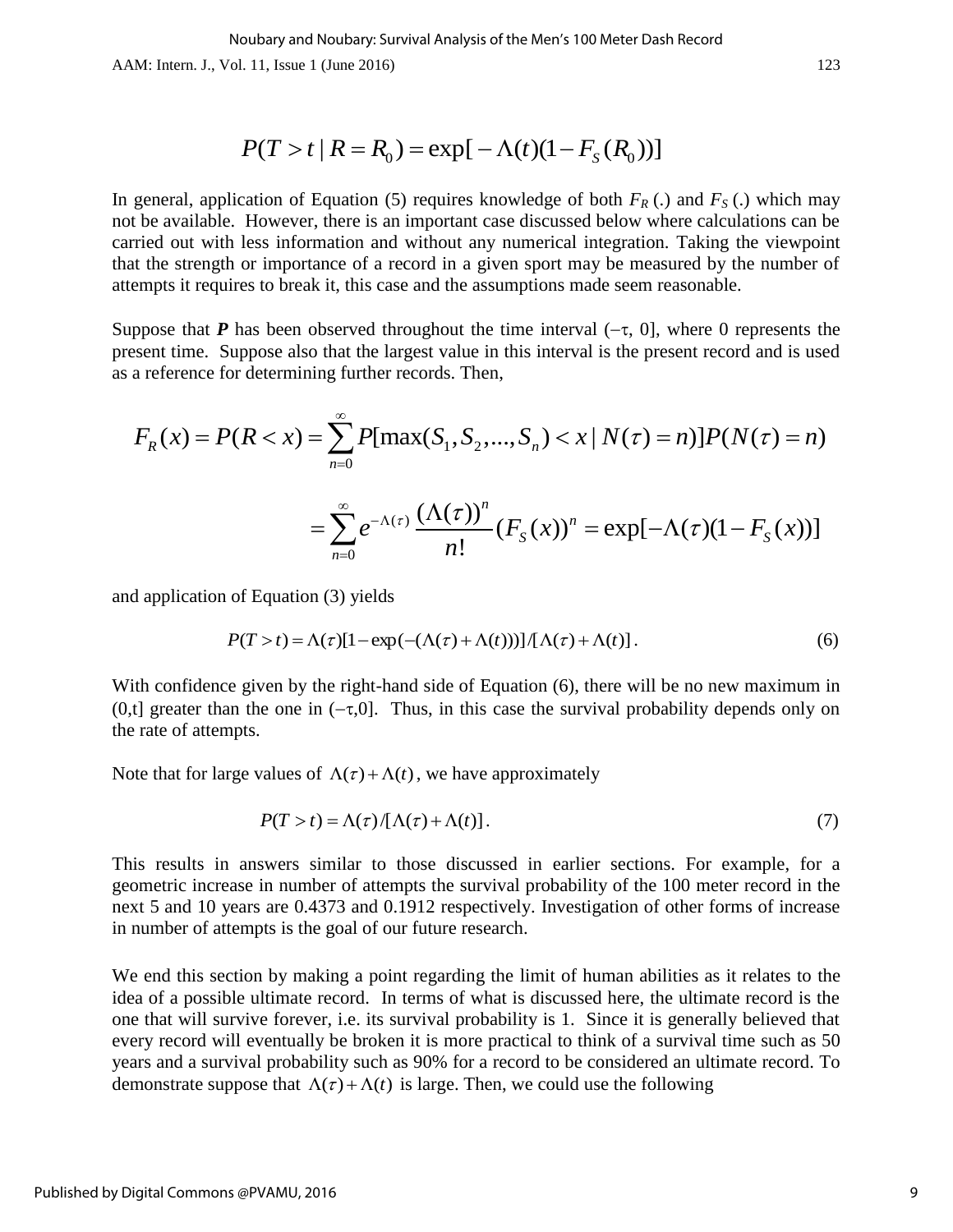$$
P(T > 50) = \Lambda(\tau)/[\Lambda(\tau) + \Lambda(50)] > 90\%
$$

and estimate  $\tau$  for a given  $\lambda(t) > 0$ .

## **4. Conclusion**

The100m dash defines the fastest man on Earth. In well over 100 years there have been only 25 men who have attained this title. This makes one wonder whether records will be lowered further and indefinitely or there is an ultimate record. Clearly, it is more reasonable to assume that there is a limit, and if so whether it is possible to estimate it. This article presented a statistical method as a step towards answering the question regarding the possible limit. Since sport records are not generated by an independent and identically distributed random variables, the approach suggested here makes a change to the data and applies the results of the theory of records for independent and identically distributed data. The result shows that such approach can produce acceptable answer.

#### **REFERENCES**

- Ahsanullah, M. (1995). Record Statistics, Commack: Nova Science Publishers, Inc.
- Ahsanullah, M. and Kirmani, S.N.U.A. (2008). Topics in Extreme Values: Nora Science Publishers. Inc.
- Andel, J. (2001). Mathematics of Chance. Weily, New York.
- Arnold, C.A., Balakrishnan, N, and Nagaraja, H.N. (1998). Records, New York: Wiley.
- Barrow, J.D. (2012). How Usain Bolt can run faster-effortlessly. *Significant.* 9.2. 9-12.
- Beirlant, J, Geogebeur, Y., Segers, J., and Teugels, J. (2004). Statistics of Extremes: Theory and Applications: Wiley.
- Bennett, J. (1998) *Statistics in Sports*, New York, Arnold Publication.
- Berry, S.M. (2002). A statistician reads the sports pages, *Chance.* 15, 49-53.
- Blest, D. C. (1996). Focus on sport lower bounds for athletic performance. *The Statistician*, 45, 2, 243-253.
- Coles, S. (2001). An Introduction to Statistical Modeling of Extreme Values: Springer.
- Davis, R., and Resnick, S. (1984). Tail estimates motivated by extreme-value theory, *Ann. Statist.* 12, 1467-1487.
- De Hann, L. and Ferreira, A. (2006). Extreme Value Theory: An Introduction: Springer Series in Operations Research.
- Glick, N. (1978). Breaking records and breaking boards, *Amer. Math Monthly,* 85, 2-26.
- Gulati, S. and Padgett, W.J. (2003). Parametric and Nonparametric Inference for Recordbreaking Data, London: Springer-Verlag.
- Krzyszto**f,** M. and Mero**,** A. (2013). [A kinematics analysis of three best 100 m performances](http://www.ncbi.nlm.nih.gov/pubmed/23717364)  [ever.](http://www.ncbi.nlm.nih.gov/pubmed/23717364) Journal of Human Kinetics. 36, 149-160.
- Noubary, R. (2005). A procedure for prediction of sports records, *J. of Quantitative Analysis in Sports*, 1, 1-12.
- Noubary, R. (1994). An Envelope Function Model for Forecasting Athletic Records. *J. of Forecasting.* 13, 11-20.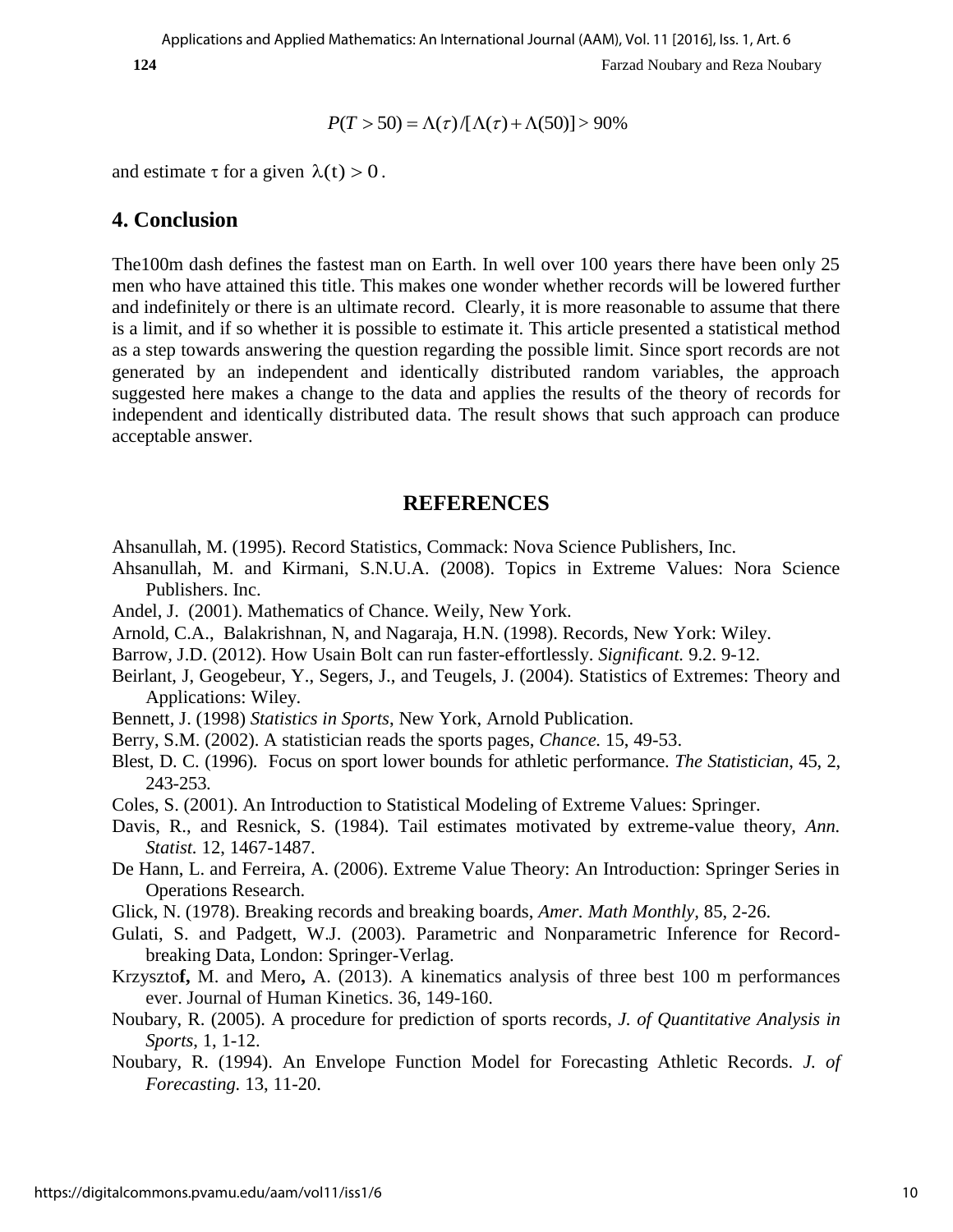AAM: Intern. J., Vol. 11, Issue 1 (June 2016) 125

 Solow, A.R. and Smith, W. (2005). How surprising is a new record. *The Amer. Statistician*, 59, 153-155.

 Stephenson, A.G. and Tawn, J.A. (2013). Determining the Best Track Performances of All Time Using a Conceptual Model for Athletics Records. *Journal of Quantitative Analysis in Sports,* 9, 1, 67- 76.

### **Appendix: Maximum Likelihood Estimate of Number of Attempts**

Let  $P_{r,n}$  denote the probability that in a series of length *n* there will be exactly *r* records. Then,

$$
P_{n,n} = \frac{1}{n!}, \qquad P_{1,n} = \frac{1}{n}
$$
  
\n
$$
P_{r,n} = \frac{n-1}{n} P_{r,n-1} + \frac{1}{n} P_{r-1,n-1},
$$
  
\n
$$
P_{1,1} = 1,
$$
  
\n
$$
P_{r,0} = 0, \qquad r \le n.
$$

Also, successive substitution for *n*, results in

$$
P_{r,n} = \frac{1}{n} \sum_{j=r-1}^{n-1} P_{r-1,j} \; .
$$

For example,

$$
P_{r,n} = \frac{1}{n} \sum_{j=r-1}^{n} P_{r-1,j}.
$$
  

$$
P_{2,n} = \frac{1}{n} \sum_{j=1}^{n-1} P_{1,j} = \frac{1}{n} \sum_{j=1}^{n-1} 1 / j \approx \frac{1}{n} (\ln(n-1) + \gamma).
$$

Using the properties of the Stirling numbers it can be shown that (Andel 2001) as  $n \rightarrow \infty$ 

$$
P_{r,n} \sim \frac{1}{(r-1)!n} (\ln(n) + \gamma)^{r-1}
$$
 (8)

Table 2 provides maximum likelihood estimate for *n* for  $r = 1, 2, \ldots, 12$  together with the maximum value of the  $P_{r,n}$  itself. As can be seen the value of *n* increases rapidly. For *r*-values greater than 12 one could apply the following observation. Noting that 2/1=2, 8/2=4, 25/8=3.125, 73/25=2.92, 204/73=2.795, 565/204=2.77, 1557/565=2.756, 4275/1557=2.746, 11710/4275=2.739, 32022/11710=2.735, 87464/32022=2.731, we conjecture that the ratio is tending to  $e = 2.718$ . This is also evident from the approximate expressions (8), for large *n*.